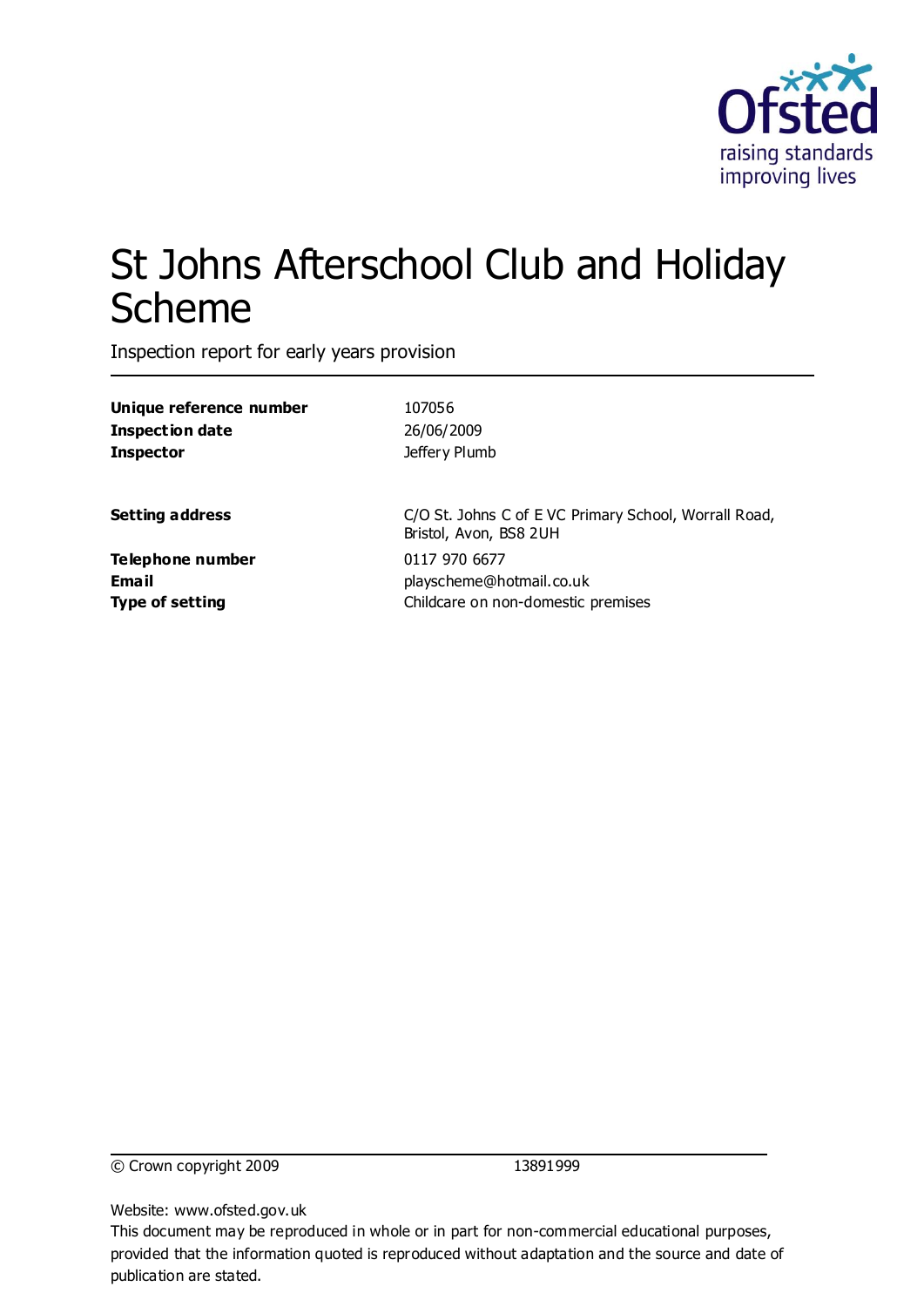#### **Introduction**

This inspection was carried out by Ofsted under Sections 49 and 50 of the Childcare Act 2006 on the quality and standards of the registered early years provision. 'Early years provision' refers to provision regulated by Ofsted for children from birth to 31 August following their fifth birthday (the early years age group). The registered person must ensure that this provision complies with the statutory framework for children's learning, development and welfare, known as the *Early* Years Foundation Stage.

The provider must provide a copy of this report to all parents with children at the setting where reasonably practicable. The provider must provide a copy of the report to any other person who asks for one, but may charge a fee for this service (The Childcare (Inspection) Regulations 2008 regulations 9 and 10).

Children only attend this setting before and/or after the school day and/or during the school holidays. The judgements in this report reflect the quality of early years provision offered to children during those periods.

The setting also makes provision for children older than the early years age group which is registered on the voluntary and/or compulsory part(s) of the Childcare Register. This report does not include an evaluation of that provision, but a comment about compliance with the requirements of the Childcare Register is included in Annex B.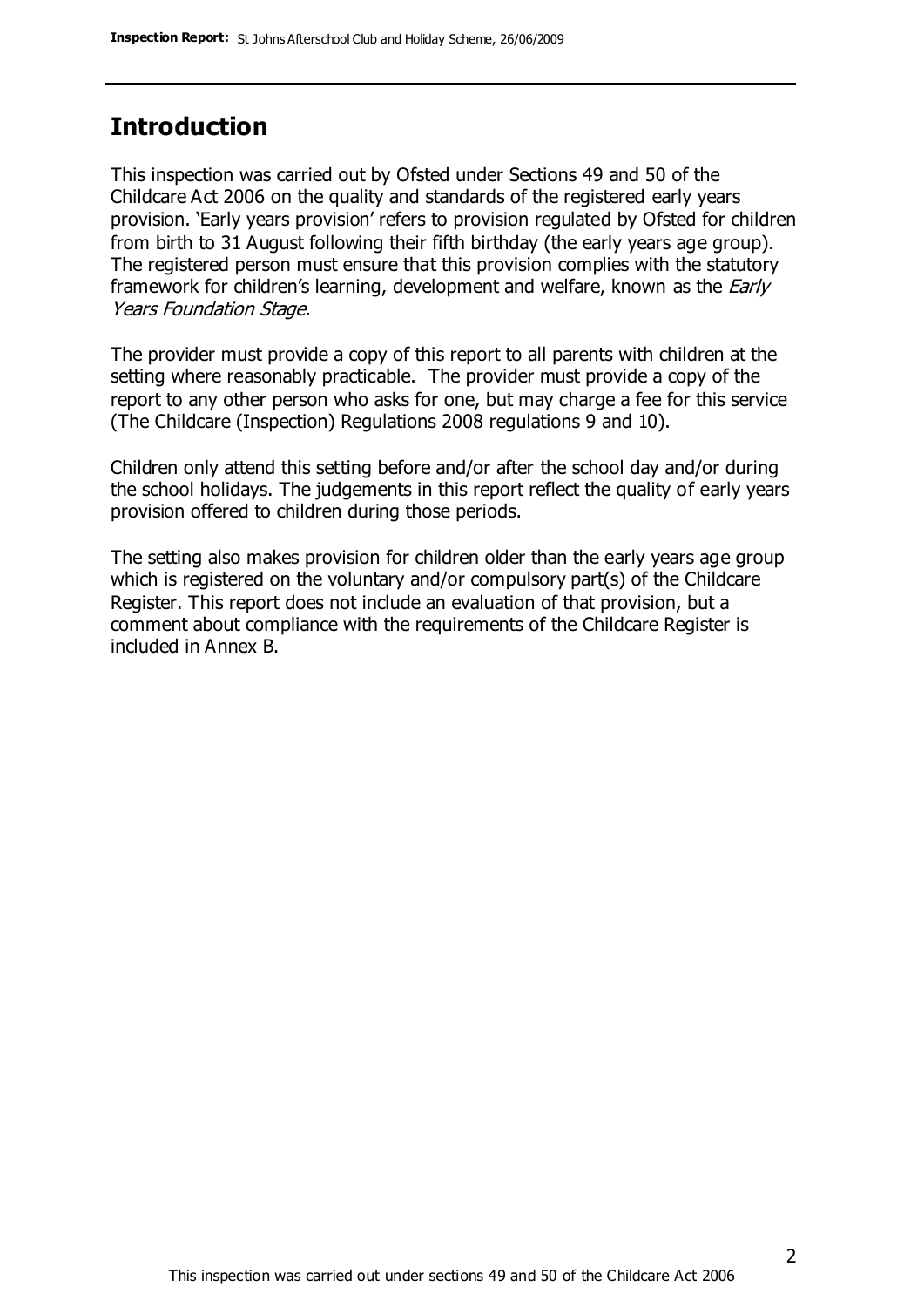# **Description of the setting**

St John's Out of School Care opened in 1990. It provides a breakfast club, after school care and a holiday playscheme. All groups operate from a separate building in the grounds of St John's Primary School, in Clifton, Bristol. Children have use of the fully enclosed school playgrounds. There is disabled access to the building via a ramp and to a toilet. Staff collect children from their classes and a small number of children may come from other schools in the area. The Breakfast Club and After School Club open each weekday during school term times. Sessions are from 08.00 to 08.55 and 15:30 to 18:00. The holiday scheme is usually open each weekday of the school holidays, from 8:00 to 18:00. Children are welcome to attend full sessions. The provision is on the Early Years Register and both the voluntary and compulsory parts of the Childcare Register. A maximum of 40 children may attend the breakfast and after-school clubs and 24 children may attend the holiday play scheme. The conditions of registration refer to children aged from four to under eight years old. Children aged over eight years may also attend. Currently there are 161 children on roll. At the time of the inspection there is only one Early Years Foundation Stage aged child on roll. The group supports children with learning difficulties and/or disabilities and those who speak English as an additional language. A voluntary committee of parents have overall management responsibility of the club. They employ a co-ordinator, a qualified play leader, two deputy play leaders and ten other part-time staff, some of whom also hold appropriate childcare qualifications. The group is an affiliated member of Bristol Association for Neighbourhood Daycare and part of the 'Play Bristol' schemes. The provision has a partnership with the reception teachers in the on-site primary school.

# **Overall effectiveness of the early years provision**

Overall the quality of the provision at St John's Afterschool Club and Holiday Scheme is good for children in the Early Years Foundation Stage and meets their needs well. It is an inclusive setting and the young children integrate with the older children very well. Indeed the older children delight in supporting the younger children. The young children have resources, such as the play house, set aside specifically for their development. The capacity for further improvement is good.

#### **What steps need to be taken to improve provision further?**

To further improve the early years provision the registered person should:

- ensure that a system is in place to involve parents in the planning to enhance their children's learning
- improve and develop the assessment system to enhance children's learning further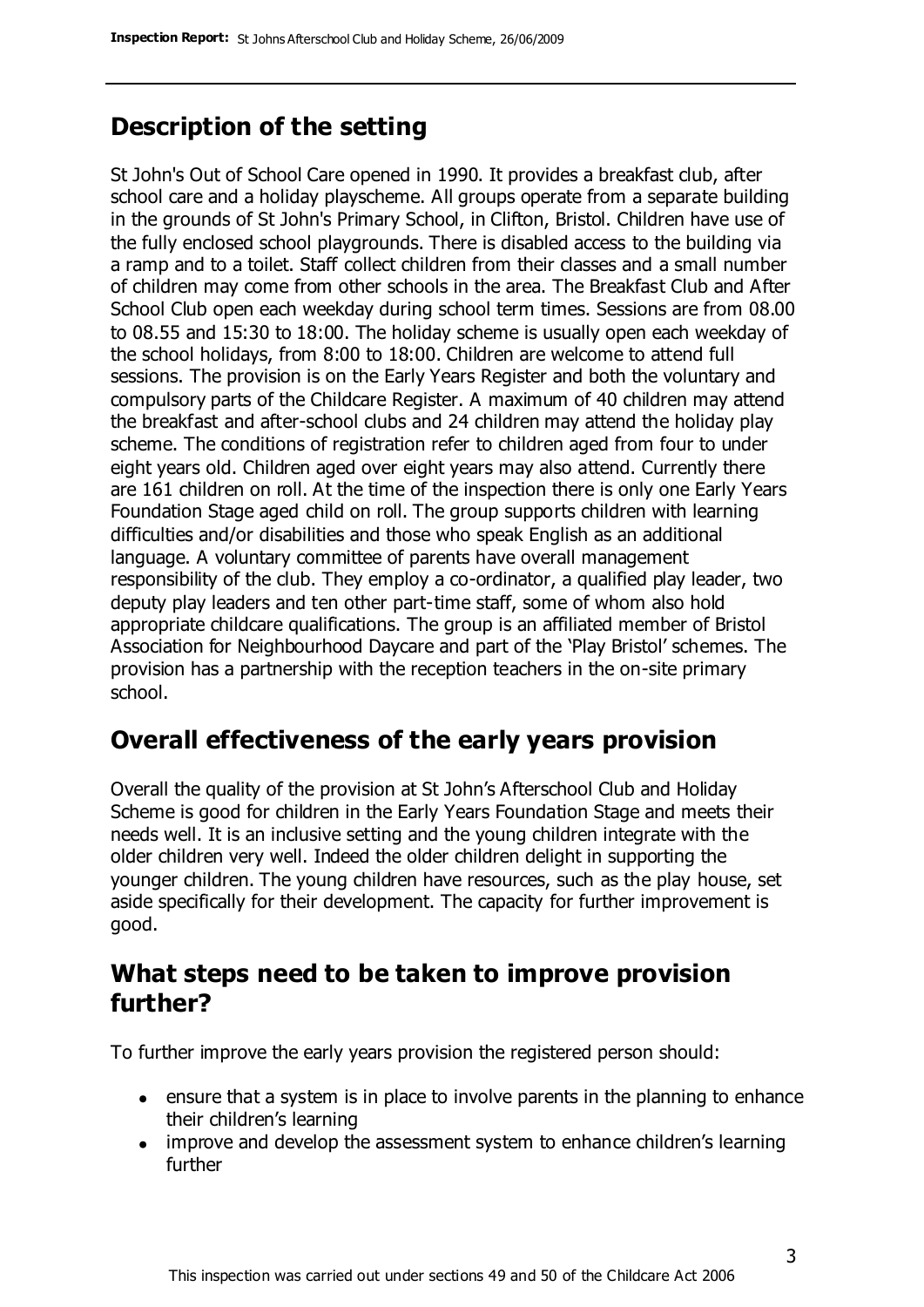# **The leadership and management of the early years provision**

Very effective management systems and clear, succinct policies are in place to ensure that children are safe and secure. Risk assessments are detailed and thorough. The outdoor play areas are checked for their cleanliness and safety at the start of each session and any dog mess found is disposed of immediately. Toys are checked each evening before the children arrive and any broken ones are thrown away. Child protection procedures meet government regulations at the time of the inspection and there is a robust policy for checking the suitability of staff to work with children. There is always an appropriate first aid trained member of staff on duty. There are regular fire drills and examination of the fire evacuation book shows that the children are always evacuated very quickly from the building.

The dedicated staff team are reflective practitioners and meet regularly to evaluate their practice. Following detailed reviews of their provision they take decisive action to manage change to benefit the children. Following their Early Years Foundation Stage training at the start of the current academic year they met with the reception teachers from the on-site primary school to find out how they could best support children under-five who attend the afterschool club. This has led to significant improvements in planning with a focus on structured counting activities to accelerate children's mathematical skills. The setting's co-ordinator is at a very early stage of using the Ofsted self-evaluation tool.

Partnership with parents is good. Parents are delighted with what this afterschool club achieves for their children. They feel very welcome to come into this club and talk confidently and openly with the staff about their children. However, there is no formal system to involve the parents in the planning to accelerate their children's learning. The partnership with the reception teachers within the on-site primary school is excellent and benefits the children. The setting taps into the experience of staff at the Play Bristol organisation and the Bristol Association for Neighbourhood Daycare to support them in making effective provision for the children.

# **The quality and standards of the early years provision**

On the afternoon of the inspection no Early Years Foundation Stage aged children were present in the club and there was only one on the register. Judgements based on direct observations of children in learning and play situations cannot be made. Throughout the year children under-five come on and off the register, but there are rarely more than four or five on the register at any one time.

Scrutiny of the records kept show that these children make good progress in counting, sounding their letters and writing their names independently, forming and shaping the letters in their names reasonably accurately. Anecdotal evidence supports that their physical development is good and there is certainly superb outdoor climbing equipment for them to enjoy. Like all of the children who attend the club staff encourage them to pack healthy snacks in their snack boxes. A play house has a theme each term to develop children's life skills. This term it is an ice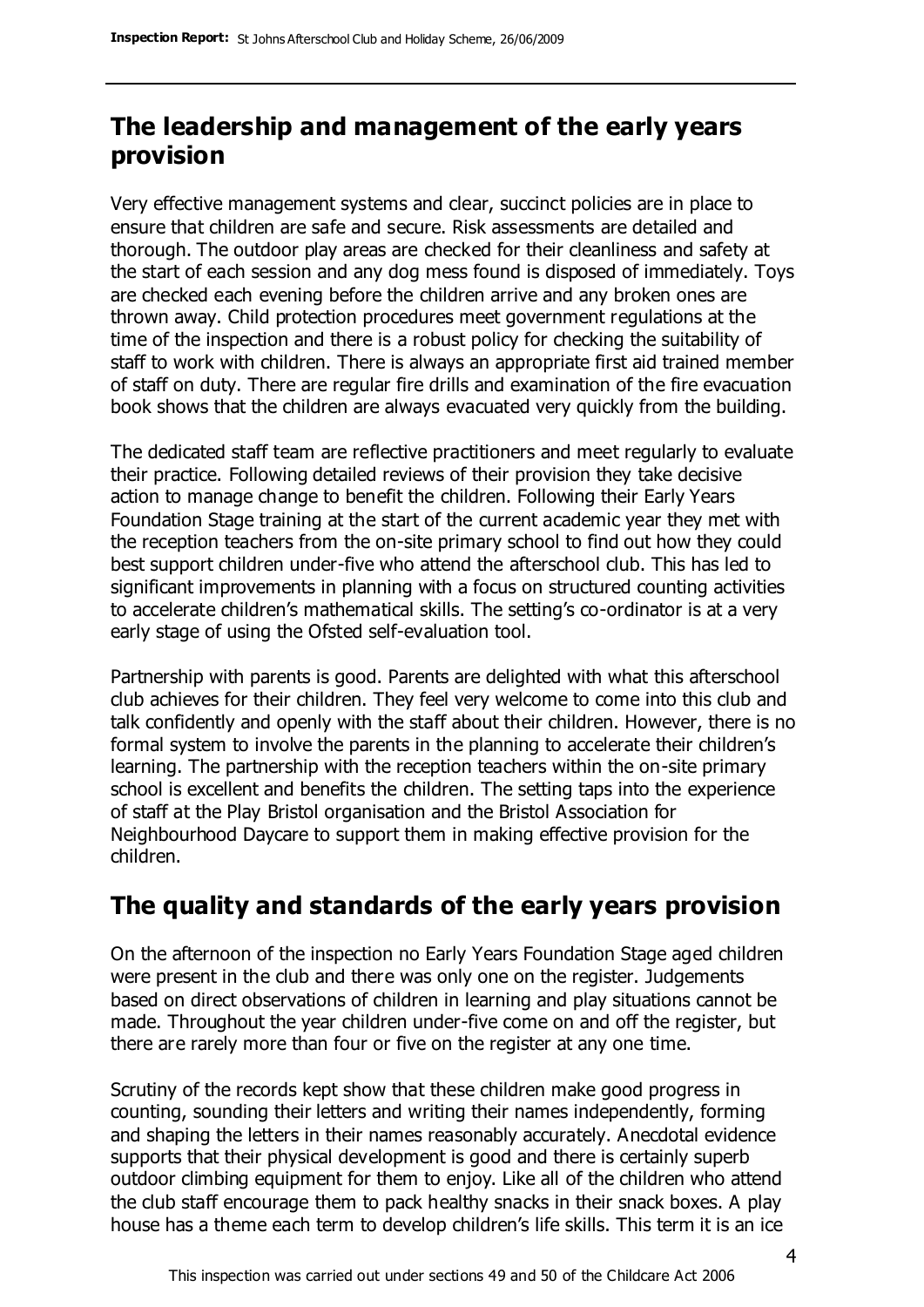cream parlour and children develop the skills of setting it up with tills and pretend swipe cards. The children join with older children to go to the shops, such as a recent visit to a local butchers.

Children enjoy cooking activities and tidy up independently when they finish their baking. They use the toilet independently and wash their hands afterwards without being reminded to do so. Planning for Early Years Foundation Stage aged children is good. However, a system for assessment is only just beginning to emerge, following consultation with the reception teachers in the on-site primary school. In some ways the children's parents consider it a bonus that they mix with older children and join with them in the celebration of religious festivals and learn about just how culturally diverse the city of Bristol is. These children are mature for their age and join in fund raising events for charity. Overall, children make good progress in all of the areas of learning.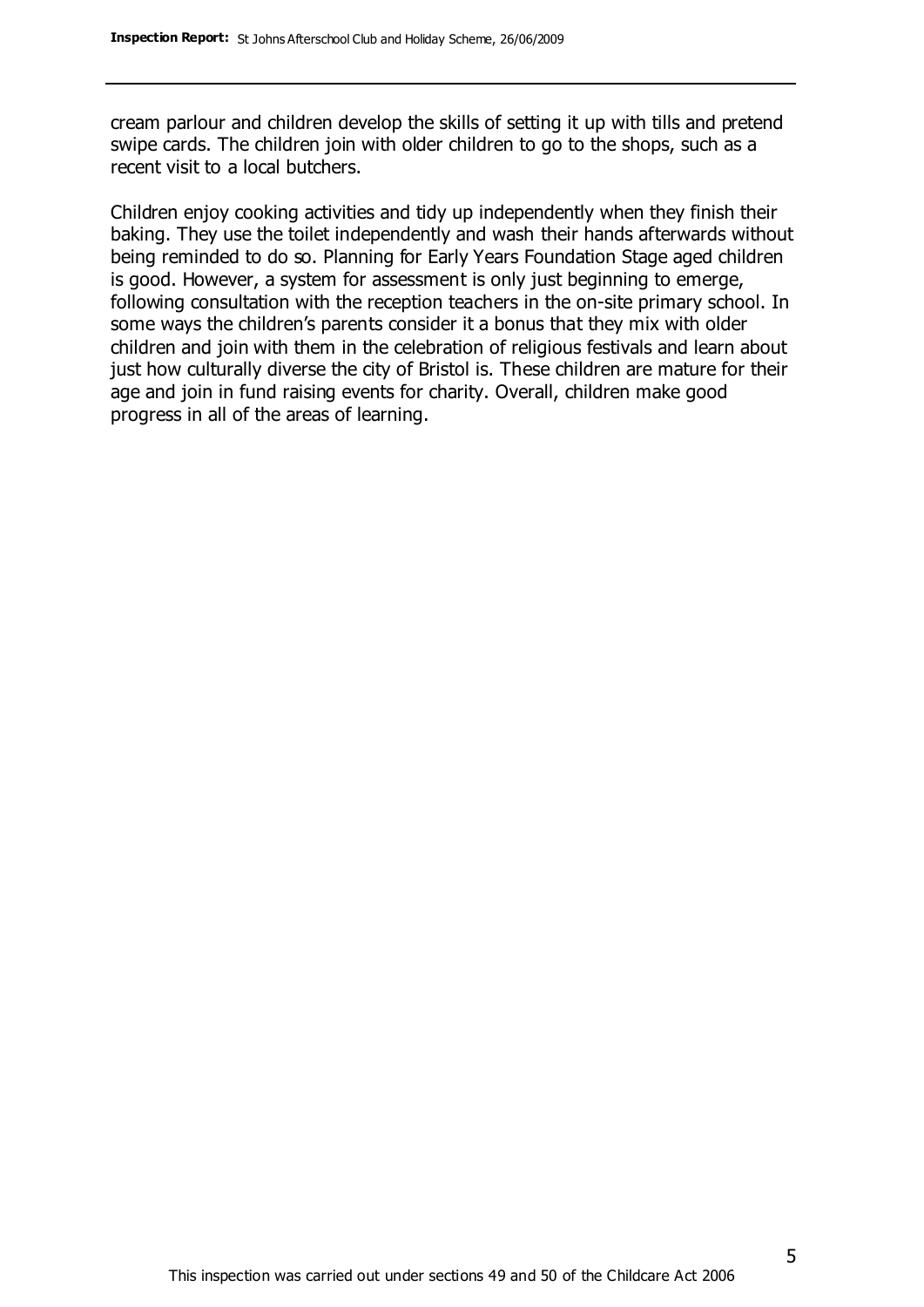# **Annex A: record of inspection judgements**

#### **The key inspection judgements and what they mean**

Grade 1 is Outstanding: this aspect of the provision is of exceptionally high quality Grade 2 is Good: this aspect of the provision is strong Grade 3 is Satisfactory: this aspect of the provision is sound Grade 4 is Inadequate: this aspect of the provision is not good enough

#### **Overall effectiveness**

| How effective is the provision in meeting the needs<br>of children in the Early Years Foundation Stage? |  |
|---------------------------------------------------------------------------------------------------------|--|
| How well does the provision promote inclusive practice?                                                 |  |
| The capacity of the provision to maintain continuous                                                    |  |
| improvement.                                                                                            |  |

#### **Leadership and management**

| How effectively is provision in the Early Years               |  |
|---------------------------------------------------------------|--|
| <b>Foundation Stage led and managed?</b>                      |  |
| How effective is the setting's self-evaluation, including the |  |
| steps taken to promote improvement?                           |  |
| How well does the setting work in partnership with parents    |  |
| and others?                                                   |  |
| How well are children safequarded?                            |  |

#### **Quality and standards**

| How effectively are children in the Early Years<br><b>Foundation Stage helped to learn and develop?</b> |               |
|---------------------------------------------------------------------------------------------------------|---------------|
| How effectively is the welfare of children in the Early                                                 | ר             |
| <b>Years Foundation Stage promoted?</b>                                                                 |               |
| How well are children helped to stay safe?                                                              |               |
| How well are children helped to be healthy?                                                             |               |
| How well are children helped to enjoy and achieve?                                                      | 2             |
| How well are children helped to make a positive                                                         | $\mathcal{P}$ |
| contribution?                                                                                           |               |
| How well are children helped develop skills that will                                                   |               |
| contribute to their future economic well-being?                                                         |               |

Any complaints about the inspection or report should be made following the procedures set out in the guidance available from Ofsted's website: www.ofsted.gov.uk